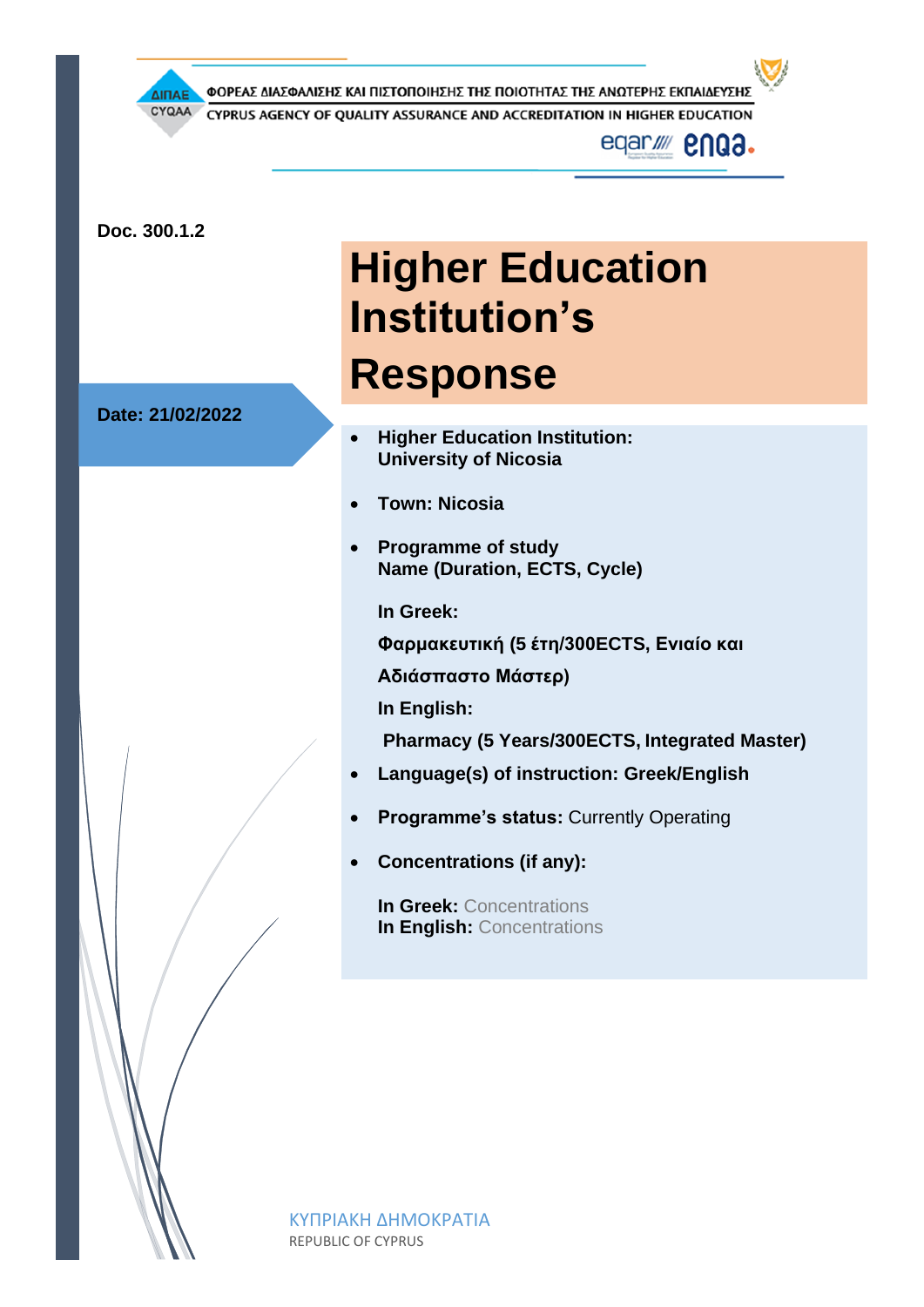

**The present document has been prepared within the framework of the authority and competencies of the Cyprus Agency of Quality Assurance and Accreditation in Higher Education, according to the provisions of the "Quality Assurance and Accreditation of Higher Education and the Establishment and Operation of an Agency on Related Matters Laws" of 2015 to 2021 [L.136(Ι)/2015 – L.132(Ι)/2021].**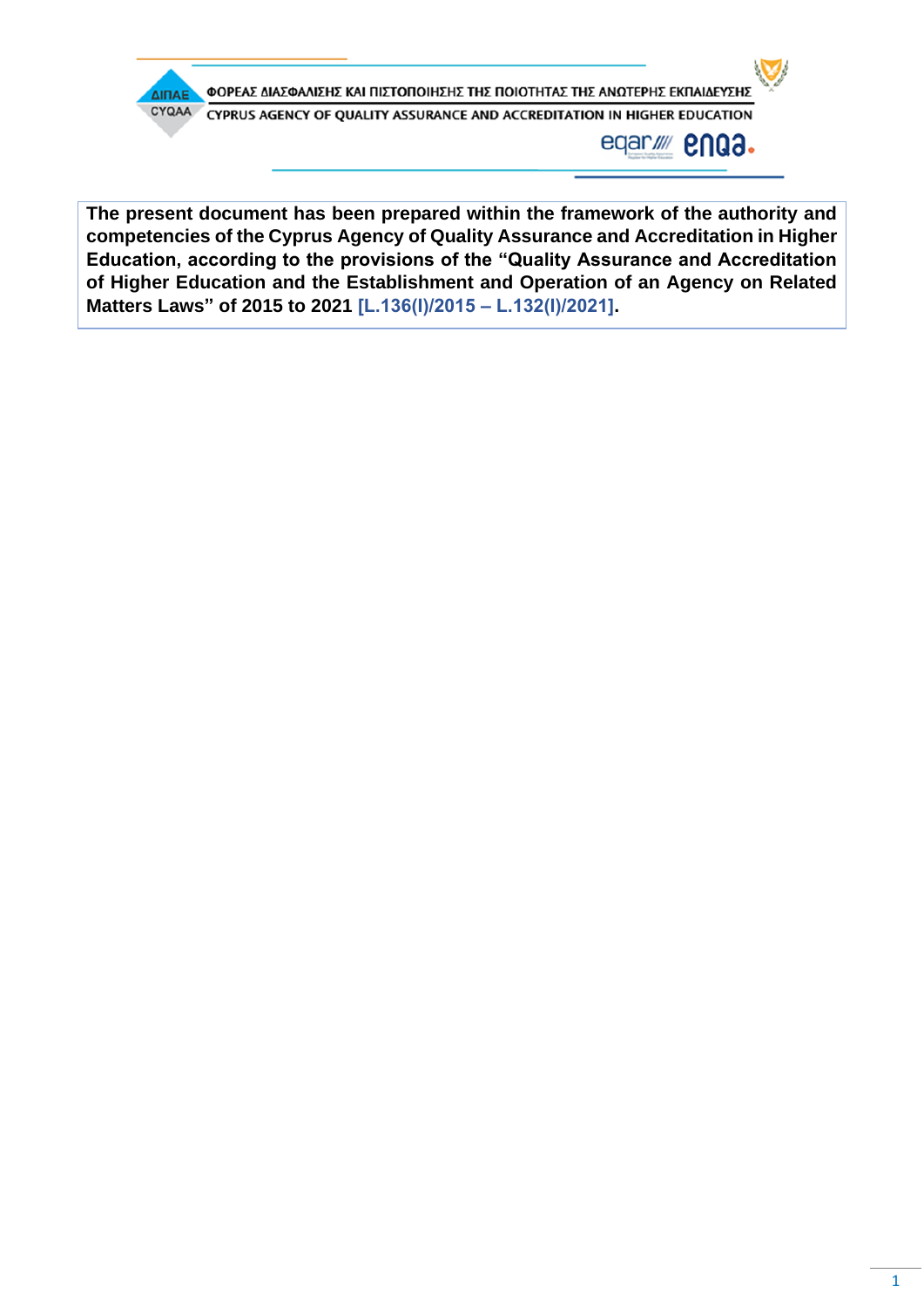

- **A. Guidelines on content and structure of the report**
	- *The Higher Education Institution (HEI) based on the External Evaluation Committee's (EEC's) evaluation report (Doc.300.1.1 or 300.1.1/2 or 300.1.1/3 or 300.1.1/4) must justify whether actions have been taken in improving the quality of the programme of study in each assessment area.*
	- *In particular, under each assessment area, the HEI must respond on, without changing the format of the report:*
		- *the findings, strengths, areas of improvement and recommendations of the EEC*
		- *the conclusions and final remarks noted by the EEC*
	- *The HEI's response must follow below the EEC's comments, which must be copied from the external evaluation report (Doc.300.1.1 or 300.1.1/2 or 300.1.1/3 or 300.1.1/4).*
	- *In case of annexes, those should be attached and sent on a separate document.*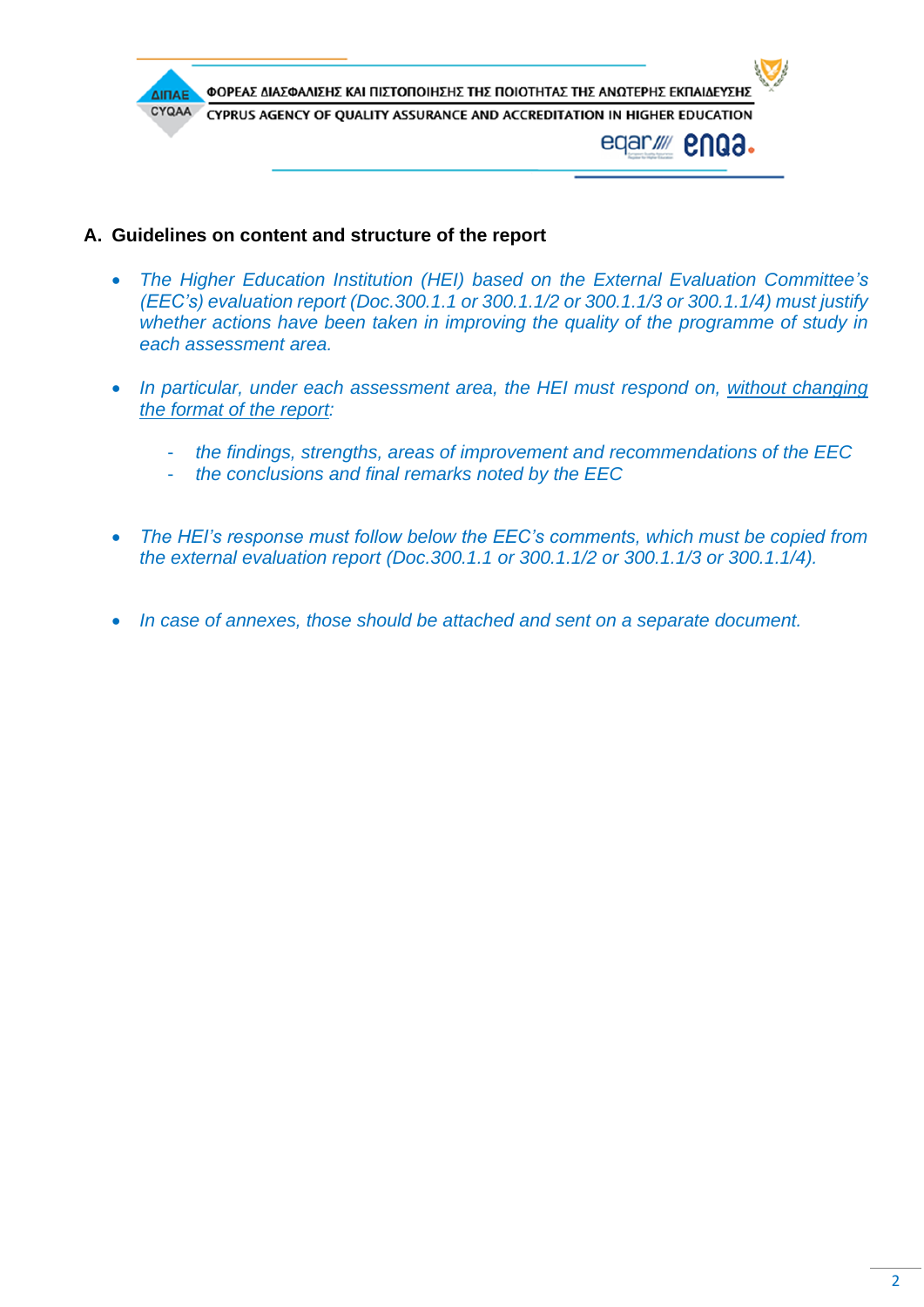

#### **Introduction**

We would like to thank the members of the External Evaluation Committee (EEC) for their professional and academic approach during the on-site evaluation of the programme and for producing a detailed evaluation report. We highly appreciate the EEC's constructive comments and recommendations for further improvement of our programme.

This evaluation adds value to our programme taking into consideration the EEC's members' expertise in the subject and/or related areas and we are very pleased that the EEC has concluded that the program is fully complaint with the requirements of an integrated Master degree in Pharmacy.

Below you will find detailed responses to all recommendations whilst the findings of the EEC have been summarized. Any comments coming directly from the EEC are shown in *italics*.

**1. Study programme and study programme's design and development**  *(ESG 1.1, 1.2, 1.7, 1.8, 1.9)*

The "Pharmacy (5 Years Integrated Master, 300 ECTS)" programme has been considered to be fully compliant in all criteria of this section.

*As it is a new program, it has not a formal status and it is not publicly available. The program appears to comply with the purposes of higher education of the Council of Europe.* 

**Response/Action:** Based on the legal framework and the regulations of the CYQAA, all the information of the updated and re-accredited program will become publicly available only after the completion of the reaccreditation process. The EEC has confirmed that the program is compliant with the purposes of higher education in Europe.

#### *General findings include:*

- *The program is generally well designed and balanced, in agreement with the European guidelines and International Pharmaceutical Federation (FIP) and caters to the needs of Pharmacy students.*
- *The philosophy of the program gives emphasis to the practice of Pharmacy and prepares the students for the evolution in the field. However, there is a rather large emphasis on the chemistry courses.*
- *The practical training is well structured and designed. There is an OSCEs exam at the end of the practical training that ensures that the learning outcomes are met.*
- *The Pharmacy simulation laboratory is a good innovation that better prepares students for real life situations after graduation and during the practical training.*
- *The adequate proportion of Pharmacists in the teaching staff is noted.*
- *The ECTS allocated to the Thesis (30) are considered sufficient for an integrated Master degree.*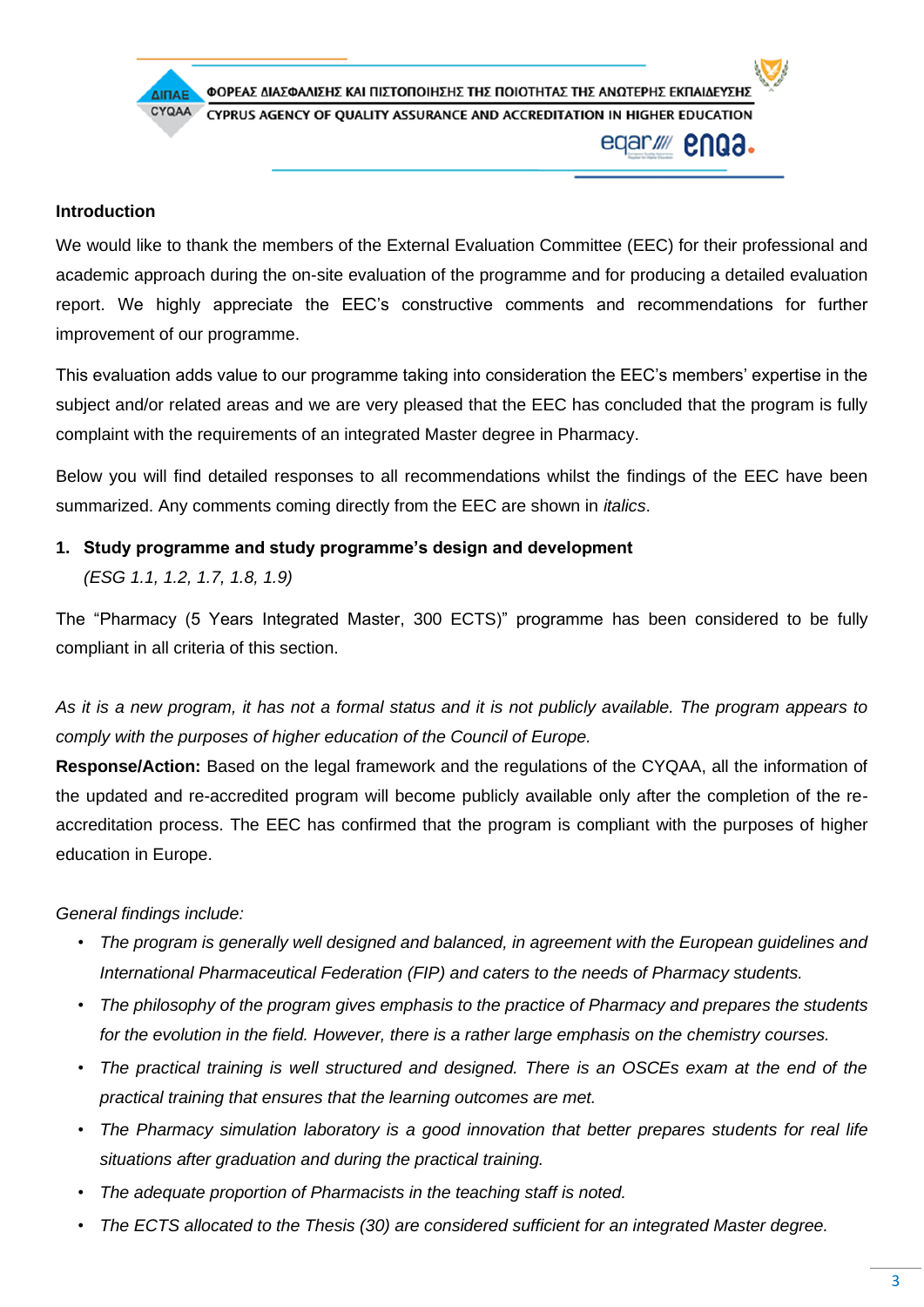

• *There appears to be a good opportunity for an interprofessional education in the future.* 

#### *Strengths*

- *A good use of online resources to involve students and communicate with them is in place. The online platform is a very useful and innovative way to organise studies. This proved to be especially useful during the restrictive pandemic COVID19 measures.*
- *The "Lab In a Box" was an innovative and useful method to tackle the lab-teaching difficulties during the pandemic.*
- *A low drop-out rate is noted.*
- *The teaching staff is young, dedicated to the teaching and research activities and enthusiastic for their duties. The program director and the relative high proportion of the teaching staff are Pharmacists and this helps to promote the Pharmacy education-philosophy to the program.*
- *They seem to have a good connection with potential external stakeholders.*
- *The facilities and laboratory equipment are new and mostly sufficient.*
- *The ECTS units appear to be well balanced and distributed among courses.*

#### *Areas of improvement and recommendations*

• *The Department should have a more decisive role on the selection of pharmacies and preceptors and adequately prepare them for their role in the training of pharmacy students. This can be done by better vetting the premises and making sure that the preceptors understand and comply with the requirements of the university as described in the Practicum guide.* 

**Response/Action:** We welcome this recommendation of the EEC.

Students have the liberty to select the pharmacy in which they will practice, taking always into consideration the terms and restrictions set by the regulatory body (Pharmacy Council). According to these, preceptor pharmacists should have at least three years of experience, they must not have any conflict of interests (not any direct relationship i.e family relationship, marriage, financial relationship) with the trainee, and they must be approved by the Competent Authority. In addition, every preceptor pharmacist must train only one student at time and the set of  $\alpha$  and the set of  $\alpha$  and time  $\alpha$ 

[\(https://www.moh.gov.cy/moh/phs/phs.nsf/All/03C8883C526E7355C225857A003BFBC2?OpenDocument\)](https://www.moh.gov.cy/moh/phs/phs.nsf/All/03C8883C526E7355C225857A003BFBC2?OpenDocument) Regarding the Academic monitoring, all the responsibilities and competences of the preceptor pharmacists are and the trainee are detailed in pages 17-18 of the Practicum Guide (see Annex 1).

Towards the improvement of the procedure and having a more decisive role on the selection and training of the pharmacies and preceptors we are taking the following actions: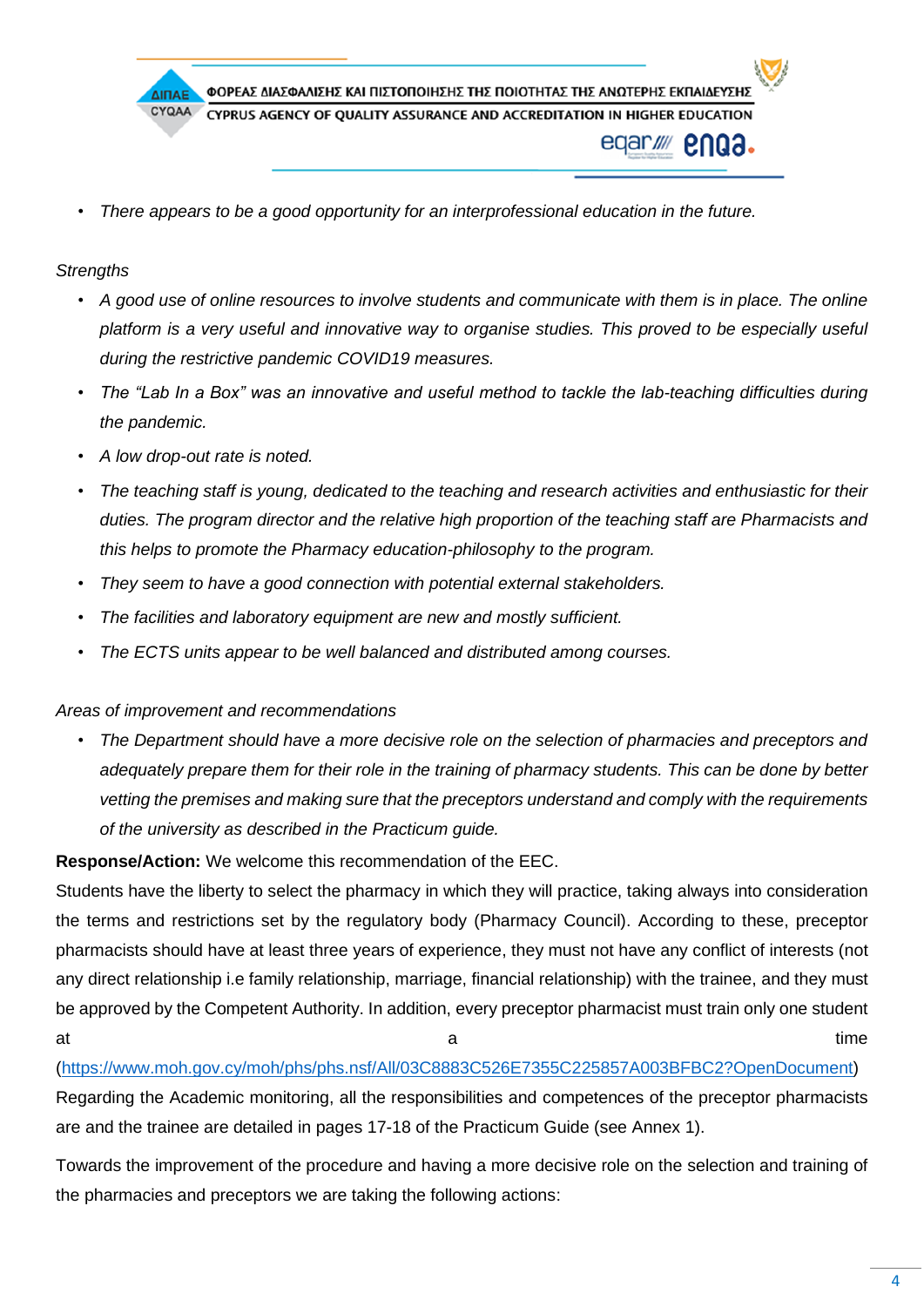#### ΦΟΡΕΑΣ ΔΙΑΣΦΑΛΙΣΗΣ ΚΑΙ ΠΙΣΤΟΠΟΙΗΣΗΣ ΤΗΣ ΠΟΙΟΤΗΤΑΣ ΤΗΣ ΑΝΩΤΕΡΗΣ ΕΚΠΑΙΔΕΥΣΗΣ ΔΙΠΑΕ CYQAA CYPRUS AGENCY OF OUALITY ASSURANCE AND ACCREDITATION IN HIGHER EDUCATION enga. eqar*lll*

- In order to adequately prepare the preceptor pharmacists receiving our students for training, we have prepared a guide (Annex 2) explaining in detail the learning objectives of the practicum program, as well as the daily / weekly activities that the trainee has to perform and the preceptor pharmacist has to evaluate, as defined in the practicum guide. This presentation will be available on the moodle platform, along with a video of this presentation. The trainee will have to share this material with his/her preceptor
- Before the commencement of each trimester an on-line or on-site Q&A training session will be taking place explaining the preceptors in detail the learning objectives of the practicum program, as well as the daily / weekly activities that the trainee has to perform and the preceptor pharmacist has to evaluate, as defined in the practicum guide
- Trainees are providing feedback on their experience after the completion of each trimester. Based on this feedback, a list of pharmacists that are suggested by the university is compiled, as well as a list of pharmacists that got a negative review, hence are not recommended. In this feedback, a more specific question regarding the mentor has been added (Annex 3), as to whether the mentor followed the activities defined in the practicum guide, to facilitate the process. This will help trainees with the selection process.
- The process of the selection and training of the preceptors pharmacists, will be monitored by the Academic Clinical Placement Committee (ACPC) of the School of Life and Health Sciences. ACPC monitors all the academic aspects of clinical placement of the School, ensures a standardized monitoring practice, and solves any problems arising in the clinical/practicum setting. Additionally, ACPC works on future collaborations with clinical centers and pharmacies.
- *The program should focus more on the pharmaceutical courses such as pharmacology related subjects and lower the number of ECTS allocated to chemistry courses. Certain advanced chemistry courses could be included in elective courses.*

**Response/Action:** We agree with this EEC's constructive recommendation, which is in line with the philosophy, the aims and objectives of our program and enhance the clinical role of the future pharmacists. Based on that, we have now made the amendments on the ECTS of the following courses, lowering the ECTS of Chemistry Courses and increasing the ECTS to Pharmacology related courses, without any changes to the semester breakdown.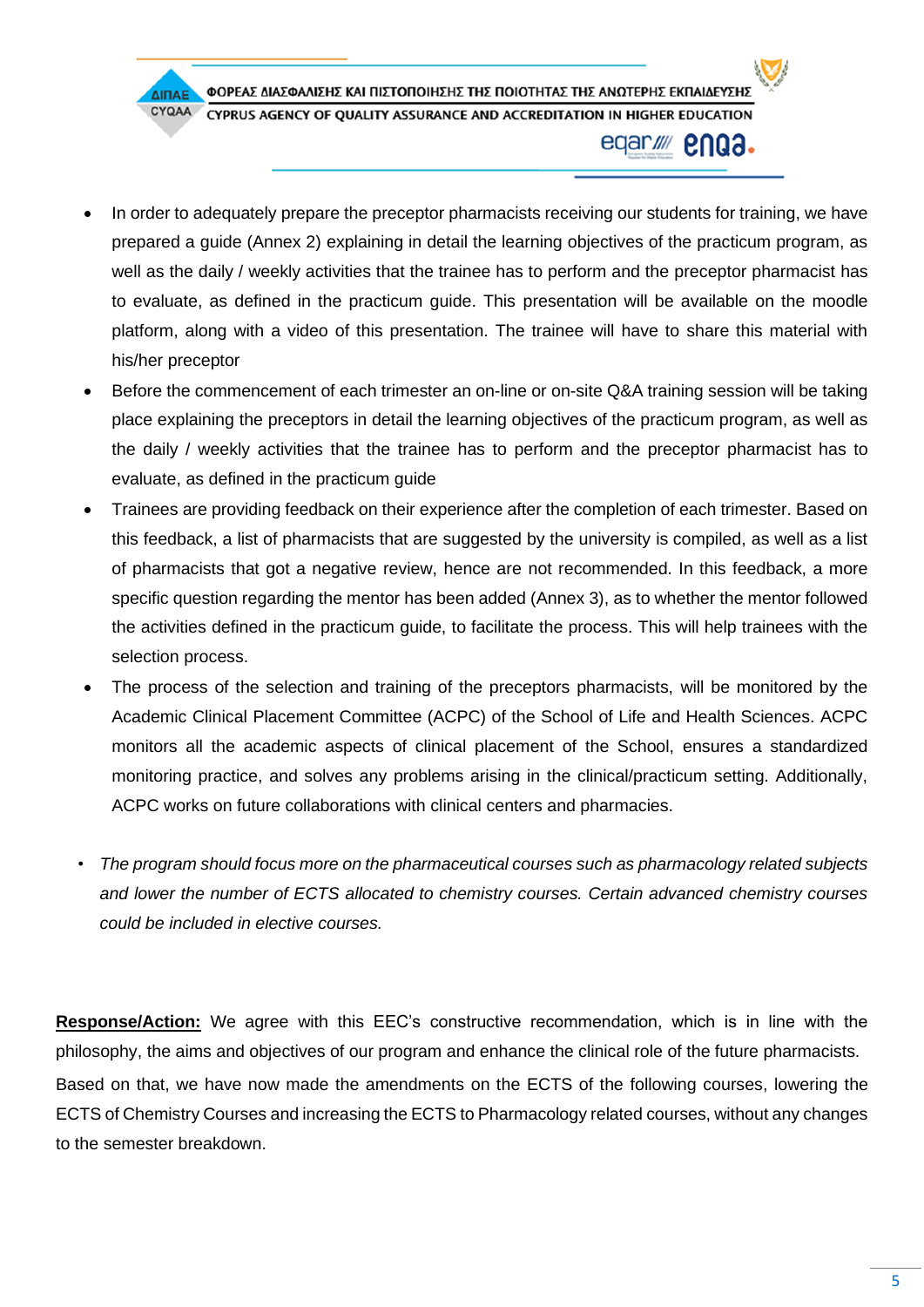ΦΟΡΕΑΣ ΔΙΑΣΦΑΛΙΣΗΣ ΚΑΙ ΠΙΣΤΟΠΟΙΗΣΗΣ ΤΗΣ ΠΟΙΟΤΗΤΑΣ ΤΗΣ ΑΝΩΤΕΡΗΣ ΕΚΠΑΙΔΕΥΣΗΣ ΔΙΠΑΕ

CYQAA CYPRUS AGENCY OF QUALITY ASSURANCE AND ACCREDITATION IN HIGHER EDUCATION

> eqar*ll* enga.

| Course code – Name                                          | Old<br><b>ECTS</b><br><b>Number</b> | <b>New</b><br><b>ECTS</b><br><b>Number</b> | <b>Semester</b>       |
|-------------------------------------------------------------|-------------------------------------|--------------------------------------------|-----------------------|
| PHAR-151 Organic Chemistry                                  | 8                                   | 6                                          | B'                    |
| PHAR-112 Physiology and<br>Pathophysiology                  | 5                                   | 6                                          | B'                    |
| PHAR-123 Molecular Biology and<br>Genetics                  | 4                                   | 5                                          | B'                    |
| PHAR-210 Physical Chemistry and<br><b>Physical Pharmacy</b> |                                     | 6                                          | $\mathsf{C}^{\prime}$ |
| PHAR-200 Introduction to Pharmacy<br>Practice               | 5                                   | 6                                          | $\mathcal{C}'$        |
| <b>PHAR-340 Medicinal Chemistry III</b>                     | 6                                   | 5                                          | F'                    |
| PHAR-365 Pharmacology and<br><b>Therapeutics I</b>          | 6                                   |                                            | F'                    |

Annex 4 contains all the new ECTS allocation of the courses after accepting the recommendation of the EEC.

• *The number of elective subjects should be increased and diversified to include for example, radiopharmacy, hospital pharmacy, Therapeutic Drug Monitoring (TDM), pharmaceutical nanotechnology and biostatistics.* 

### **Response/Action:**

Two new elective courses have been added to the list of the elective courses as follows:

- PHAR-466 Advanced Drug Delivery Systems (which includes pharmaceutical nanothechnology)
- PHAR-486 Biostatistics

Regarding the other suggestions, we incorporated TDM within the PHAR-460 Therapeutics/Clinical Pharmacy elective module and "hospital pharmacy" in a clearer way within the PHAR-400 Pharmacy Practice I course.

These new and updated course descriptions can be found in Annex 5.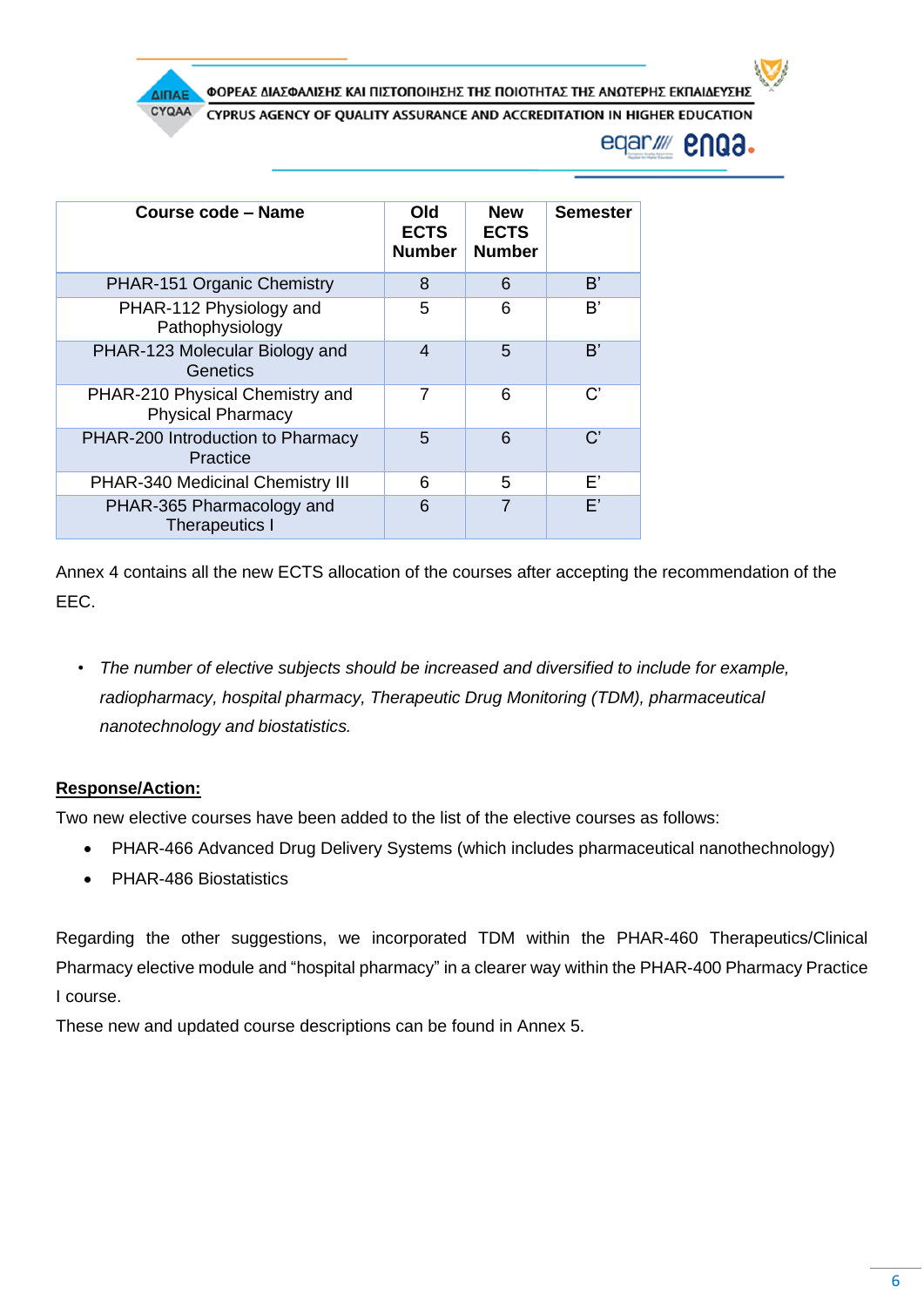

### **2. Student – centred learning, teaching and assessment**  *(ESG 1.3)*

The "Pharmacy (5 Years /300 ECTS, Integrated Master)" programme has been considered to be fully compliant in all criteria of this section.

### *Findings*

- *Adequate proportion of pharmacists in the teaching staff is reiterated.*
- *The pharmaceutical care skills are adequately taught prior to entering the practical training.*
- *There appears to be a good basis for interprofessional training.*
- *The OSCEs exams are well utilized to assess the clinical skills of students.*
- *Based on students' comments, the exam load during the semester could be reduced in favour of actual teaching and learning activities.*

#### *Strengths*

- *A good learner-teacher relationship is promoted as students have good access to teaching staff.*
- *The teaching and the administrative staff respect and attend to the diversity and the needs of students.*
- *The teaching tools are modern and effective.*
- *Innovative didactic ideas like "Lab in a box" and the simulation pharmacy are noted.*

#### *Areas of improvement and recommendations*

• *It is recommended that the temporal spacing of exams is increased.* 

**Response/Action:** We consider the temporal spacing of the exams as satisfactory. The final exams schedule is centrally organized by the Department of Academic Affairs, according to the Academic Calendar [\(https://www.unic.ac.cy/wp-content/uploads/2021/07/UNIC-Academic-Calendar-2021-2022-EN.pdf\)](https://www.unic.ac.cy/wp-content/uploads/2021/07/UNIC-Academic-Calendar-2021-2022-EN.pdf), which is approved by the Senate. The examination period is extended to  $2\frac{1}{2}$  weeks. Special provision is taken in order students to have time gaps between the examination of different courses, so the students have an exam every third of fourth day.

• *Based on students' feedback, it is recommended that a practical training opportunity in pharmaceutical industry is also included in the program.* 

**Response/Action:** We believe that for our students, gaining experience in Community Pharmacy and Hospital Pharmacy settings is regarded as an issue of the outmost importance for their professional development and hence they should complete 6 months training in such settings as the core of their practicum which is supervised and assessed by the Pharmacy program.

Although practicing in the Pharmaceutical Industry can be beneficial such activity, if has a compulsory character, poses several practical difficulties and are under regulatory and functional restrictions: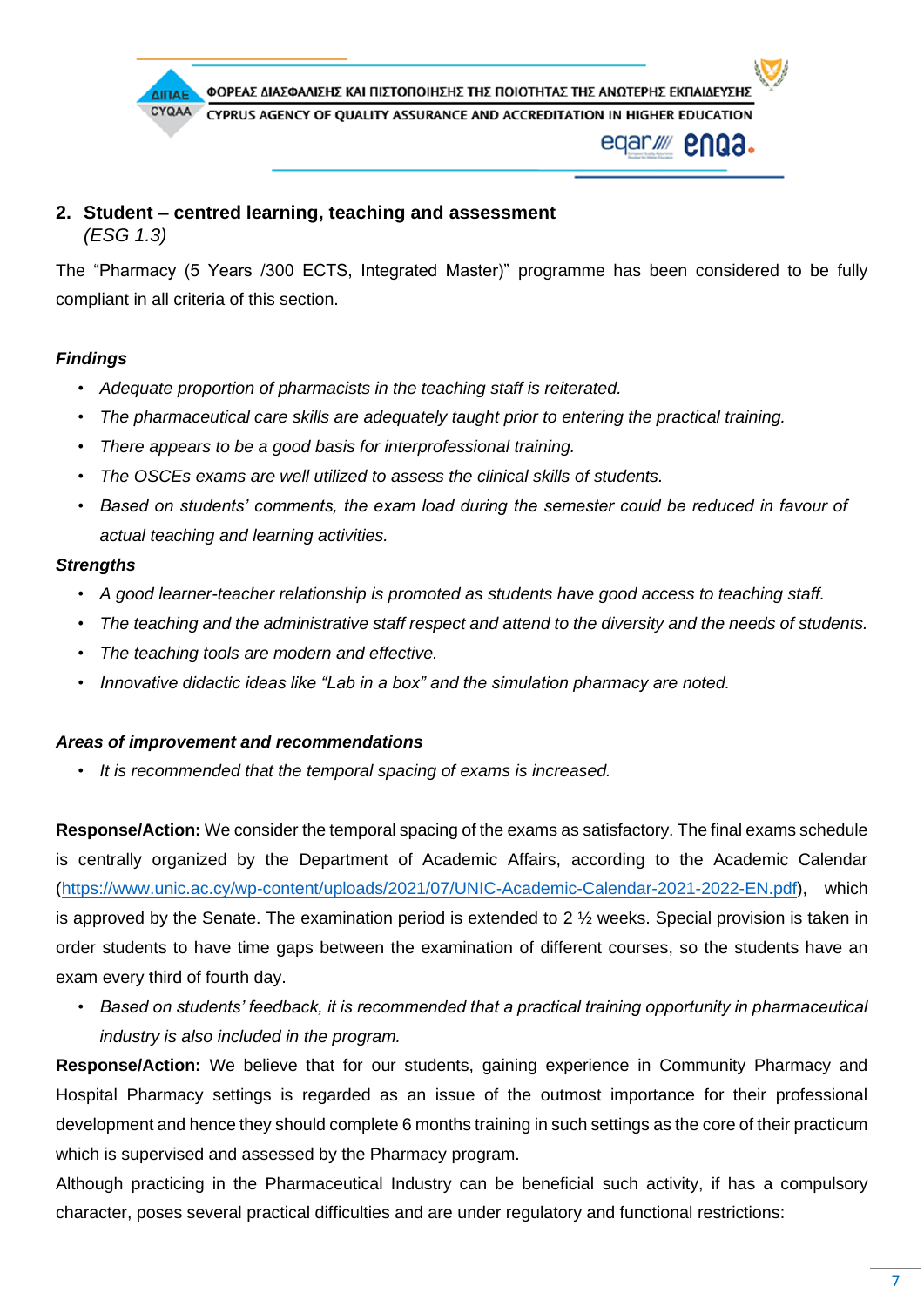

- limited number of Pharmaceutical manufacturing sites where students could practice, most of them are located in specific geographical areas where most of the students don't reside permanently,
- limited number of Pharmacists working in the industry so that the students would have a Pharmacy Mentor, many different Departments within each site with many and versatile tasks makes training objectives/outcomes and training assessment difficult,
- regulatory requirement of six months mandatory training in hospital and/or community pharmacy setting.

Thus, we suggest to our students to complete 6 months of mandatory practicing in Community and/or Hospital Pharmacy settings and optionally practice in the Pharmaceutical Industry (before or after that 6-month practicum period), where they will not be supervised nor assessed by the Pharmacy program. We have signed MOUs with several pharmaceutical industries located in Cyprus and we encourage our students who are interested in practicing in the pharmaceutical industry to do so, after completing their 4<sup>th</sup> year of studies.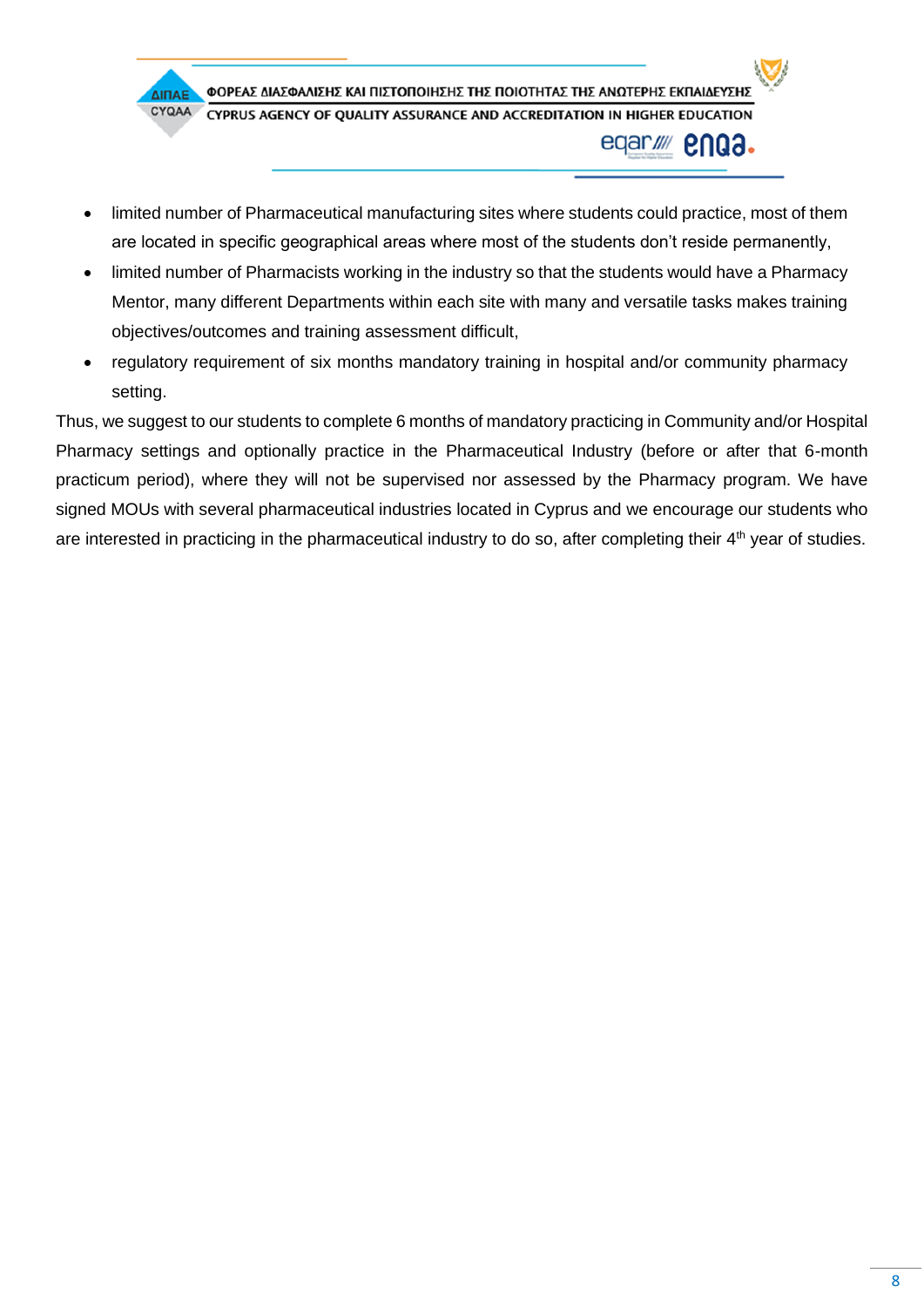

# **3. Teaching staff**

*(ESG 1.5)*

The "Pharmacy (5 Years /300 ECTS, Integrated Master)" programme has been considered to be fully compliant in all criteria of this section.

## *Findings*

- *The recruitment and development of teaching staff is well organized and transparent. This results in high competence of the teaching staff.*
- *The teaching staff is young and enthusiastic with good publication record, and this is certainly a strong point in the program.*

## *Strengths*

• *The teaching staff is young and enthusiastic for teaching and research. There appears that good communication and rapport between tutors and students has been established. The students were satisfied with their teachers as far as teaching and communication are concerned. The teaching staff appear to employ a variety of modern and innovative teaching methodologies and tools. The proportion of pharmacists in the staff is satisfactory and contributes to the overall quality of the program and to the strengthening of the pharmacy philosophy and orientation of the studies.*

### *Areas of improvement and recommendations*

• *It is of concern that as the Thesis will be increased to 30 ECTS there will be increased pressure on teaching staff to supervise and guide students to do research for the Thesis. Collaborations with other Departments like the School of Medicine, the hospital and industrial sectors could be strengthened in order to reduce this pressure regarding the supervision of students' Theses.*

**Response/Action:** We thank the EEC for this constructive comment.

Conduction of thesis by the students is one of their major academic activities. Supervision is a well-defined interpersonal relationship between the thesis supervisors and their students thus we acknowledge the increasing pressure on the teaching staff after the increase of the ECTS of the Final Project to 30, in order to comply to the integrated master requirements. Supervisor must always be a Research Teaching Faculty of the University of Nicosia (full time or Adjunct) or a Visiting Faculty member.

According to the current procedure of the allocation/selection of topics, Faculty Members (Full time, Visiting Faculty or Adjunct faculty) provide a list of topics/titles along with short summary of the topic.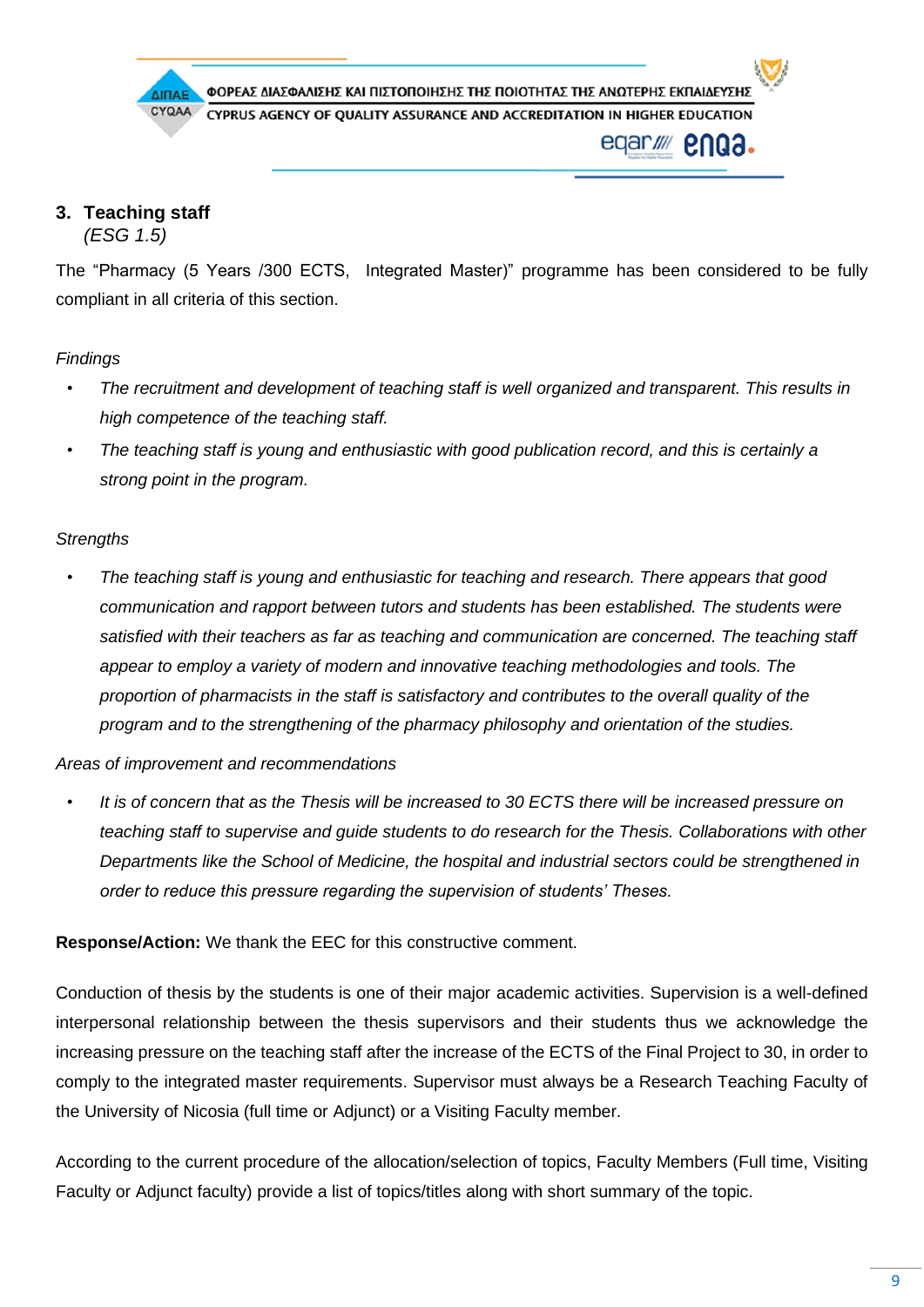

The call of topics/titles proposal is also open to other faculty members of the School of Life and Health Sciences that their research interests are within the Pharmacy discipline, i.e Biotechnology, Cancer Biology, Microbiology, etc.

In addition to the current practice, the new structure of the Health programs of the University of Nicosia has brought together the Medical School, the School of Life and Health Sciences and the Veterinary School (under accreditation). This has allowed the establishment of a Joint Steering Committee, which coordinate activities between the three schools, and has agreed to collaborate on student thesis supervision by the three Schools faculty members, promoting intersectional research.

Additionally, students can benefit from exchange programs, and conduct part or all their final project abroad to institutions where we have research collaborations and Erasmus + agreements.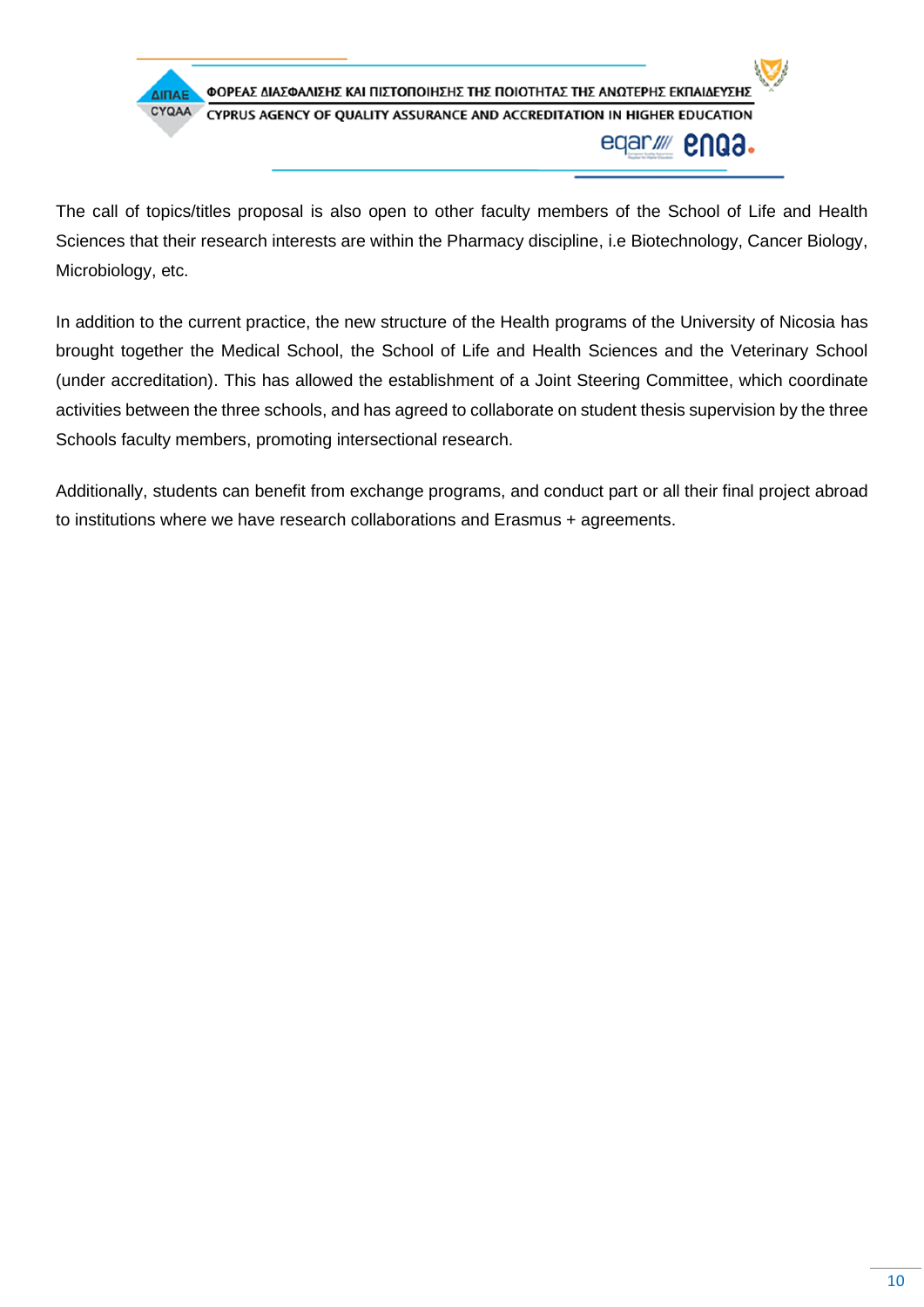

**4. Student admission, progression, recognition and certification**  *(ESG 1.4)*

The "Pharmacy (5 Years /300 ECTS, Integrated Master)" programme has been considered to be fully compliant in all criteria of this section.

### *Findings*

- *The program has pre-defined and published regulations regarding student admission.*
- *The progression of students is well described and monitored by faculty.*
- *There are appropriate teaching and administrative measures in place to ensure students' progression.*
- *The university adopts policies to promote the international mobility of the students of the program.*
- *The diploma is accompanied by an appropriate diploma supplement document.*

#### *Strengths*

- *The admission criteria of students are well defined.*
- *The program includes a practical training module.*
- *The process and guidelines for the thesis are well described in the materials and are accessible to students.*
- *There are many good quality textbooks and online resources associated with the courses and these are made available online and through the library to the students.*

#### *Areas of improvement and recommendations*

• *Student mobility through the available European programs (e.g. Erasmus) should be encouraged and further strengthened.*

**Response/Action:** Pharmacy Programme has agreements with several institutions within EU for student and faculty exchange. We are also in the process of signing new agreements with other institutions. Currently our students are eligible to participate to Erasmus mobility & Erasmus traineeship programs. Students prefer to take the opportunity to participate to the Erasmus traineeship programs and conduct part or all their preregistration practice abroad under this scheme. An average number of 50-70 students/year are benefited from this.

Additionally, the updated form of the Pharmacy Programme offers more opportunities for the students to benefit from student exchange programs especially, those who want to conduct part or all their final project abroad, to institutions where we have research collaborations and Erasmus + agreements.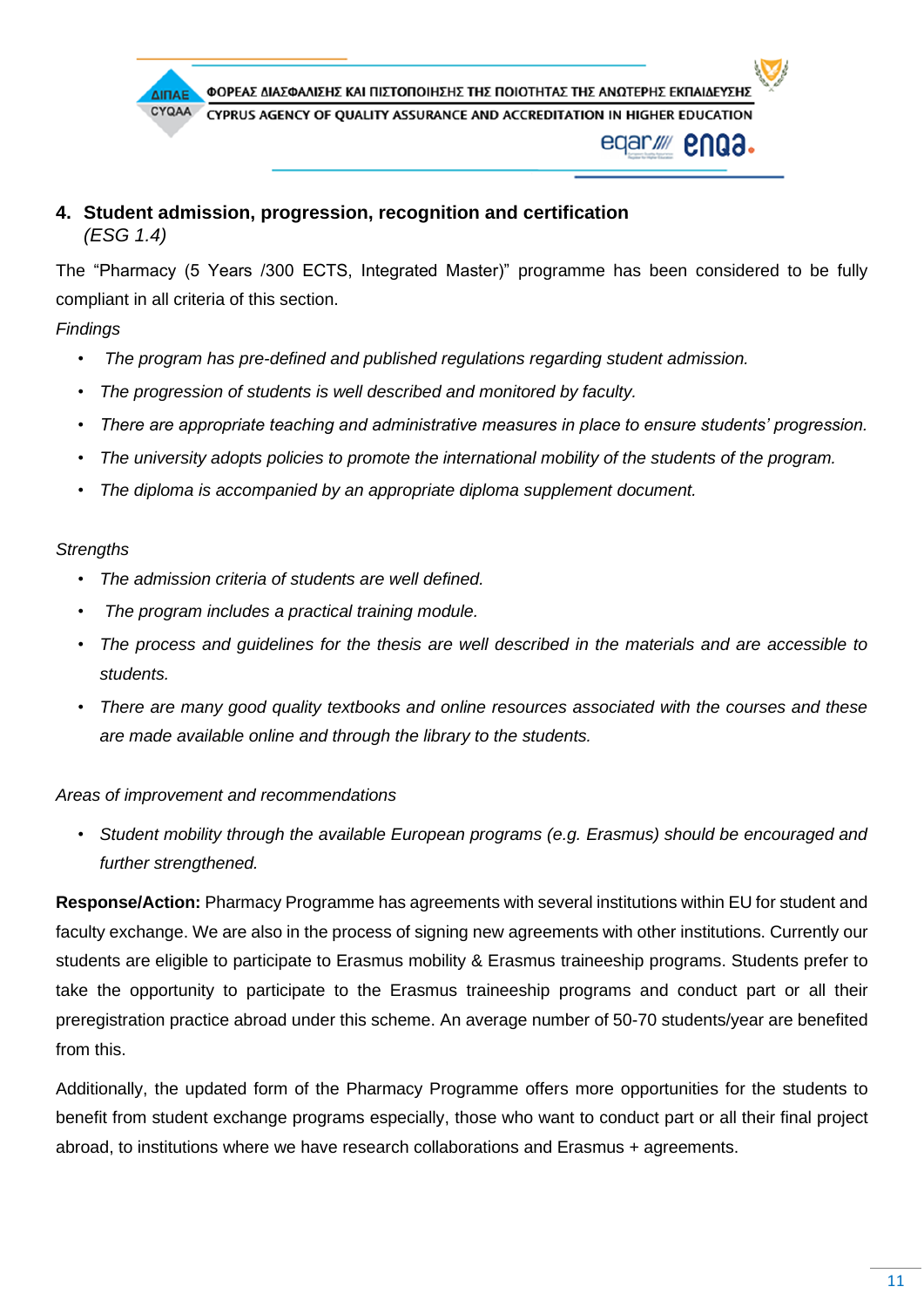

## **5. Learning resources and student support** *(ESG 1.6)*

The "Pharmacy (5 Years /300 ECTS, Integrated Master)" programme has been considered to be fully compliant in all criteria of this section.

## *Findings*

*The facilities and the laboratory equipment are adequate to support the program. The teaching material is adequate and easily accessible to students. The University has the necessary facilities and infrastructure for both distance teaching and teaching in the classroom as well as to perform self-study. Strengths* 

- *The availability of modern teaching facilities facilitates teaching activities, tutor-student communication and effective interaction.*
- *Student mentoring and support are well organised and implemented.*

### *Areas of improvement and recommendations*

• *The capacity of cutting-edge research could be further strengthened with the availability of core facilities such as modern analytical equipment (NMR and solid-state NMR as well as electronic microscopes).* 

**Response/Action:** The equipment of the Pharmacy program, as well as the core equipment of the School of Life and Health Sciences are quantitatively and qualitatively adequate and support effectively teaching and research. Of course, there is always room for improving the quality and quantity of new research instruments or to update the existing infrastructure. We consider the purchase of new equipment as a continues process.

Regarding the promotion of cutting-edge research, and especially for modern analytical equipment such as NMR, solid-state NMR and electronic microscopes, we have access to such facilities under our collaborations and bilateral agreements with several Institutes and Universities in Cyprus and abroad. For example, there is access at the Department of Electron Microscopy/Molecular Pathology (EMMP) at the Cyprus Institute of Neurology and Genetics (CING), where the Transmission Electron Microscopy is located. It is important to note that an agreement is in place between UNIC and CING that includes the mutual use of equipment.

In addition, at the same Department there is an ESI-MALDI-qTOF Mass Spectrometer ready to employ research on protein-protein interactions through ion mobility experiments. Moreover, the availability of the core facility of the NMR and the solid-state NMR is ensured by our collaboration with both University of Cyprus in Nicosia, the University of Ioannina in Greece and the State Chemistry Laboratory of the Republic of Cyprus.

Finally, additionally to the existing equipment, the Pharmacy programme is in the process of purchasing a fluorometer.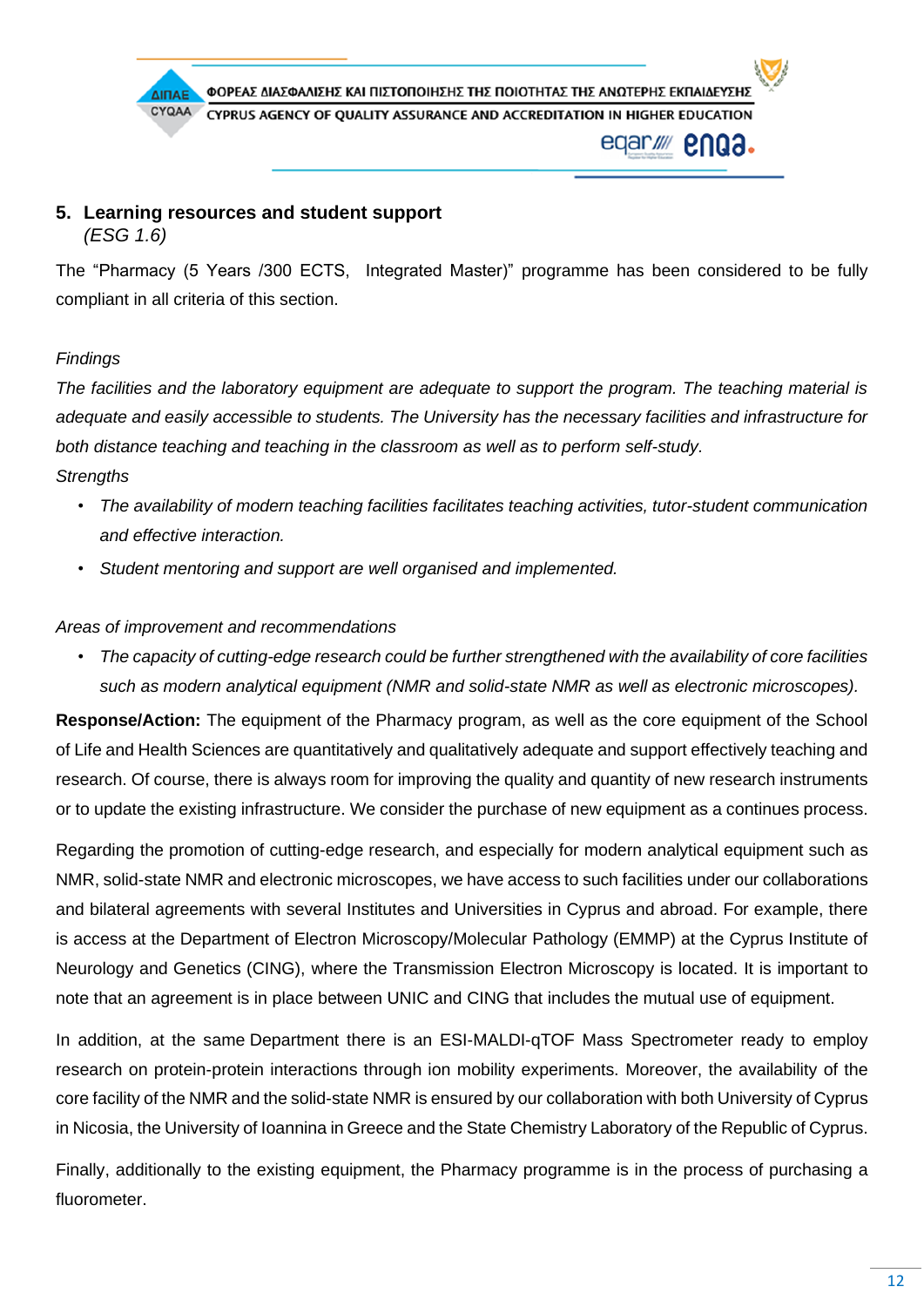

• *The opportunities for interprofessional learning in a real-world clinic should be implemented and utilized.* 

#### **Response/Action:**

One of the strategic aims of the School of Life and Health Sciences is the provision of interactive and/or interprofessional learning experiences to the students of the various healthcare disciplines (Medicine, Pharmacy, Nursing, Dietetics, Physiotherapy).

Through the M.Pharm programme curriculum, students are introduced to the roles of other members of the multidisciplinary health care team in their courses, such as Introduction to Pharmaceutical Sciences and Professional Practice (PHAR-104), Pharmacy Practice courses (PHAR-200, PHAR-400, PHAR-401 and Social Pharmacy PHAR-485. Especially in the PHAR-200, PHAR-400, PHAR-401 courses some OSCEs scenarios are based on the communication of a Pharmacist and a Medical Doctor.

During the Pharmacy practice period, students have the opportunity to learn within multi-disciplinary teams for the purpose of patient care. This is clearly stated in the Practicum Guide, page 5, section 1.1.1 Interprofessional relationships:

"Pharmacists should work in collaboration with other healthcare professionals to optimize patient safety and improve health outcomes.

Pharmacists and other health professionals are extremely busy. As a result, in order to maintain professionalism and keep teamwork efficient, it is essential for the pharmacist to know the products and be able to quickly provide information (e.g., dosage, packaging size, price, alternative medication), where it may be required. Based on the above, emphasis is given to the importance of maintaining adequate sources of information and being familiar with their content.

It is important for the supervising pharmacist - mentor to review with the trainee the following topics:

#### • **Professional ethics**

The pharmacist should act in accordance with the principles set out in the Pharmacy Code of Ethics. Occasionally, the pharmacist may doubt the treatment or medication prescribed by the attending physician. In this case, the pharmacist should contact the physician and verify the medication that is administered to the patient. Patient well-being is always the priority.

OTHER HEALTH PROFESSIONALS MUST **NEVER** BE DISCREDITED TO PATIENTS

#### • **Communication with healthcare professionals**

The following tasks should be reviewed between the mentor and the trainee and gradually, with increasing levels of responsibility, the trainee should become familiar with: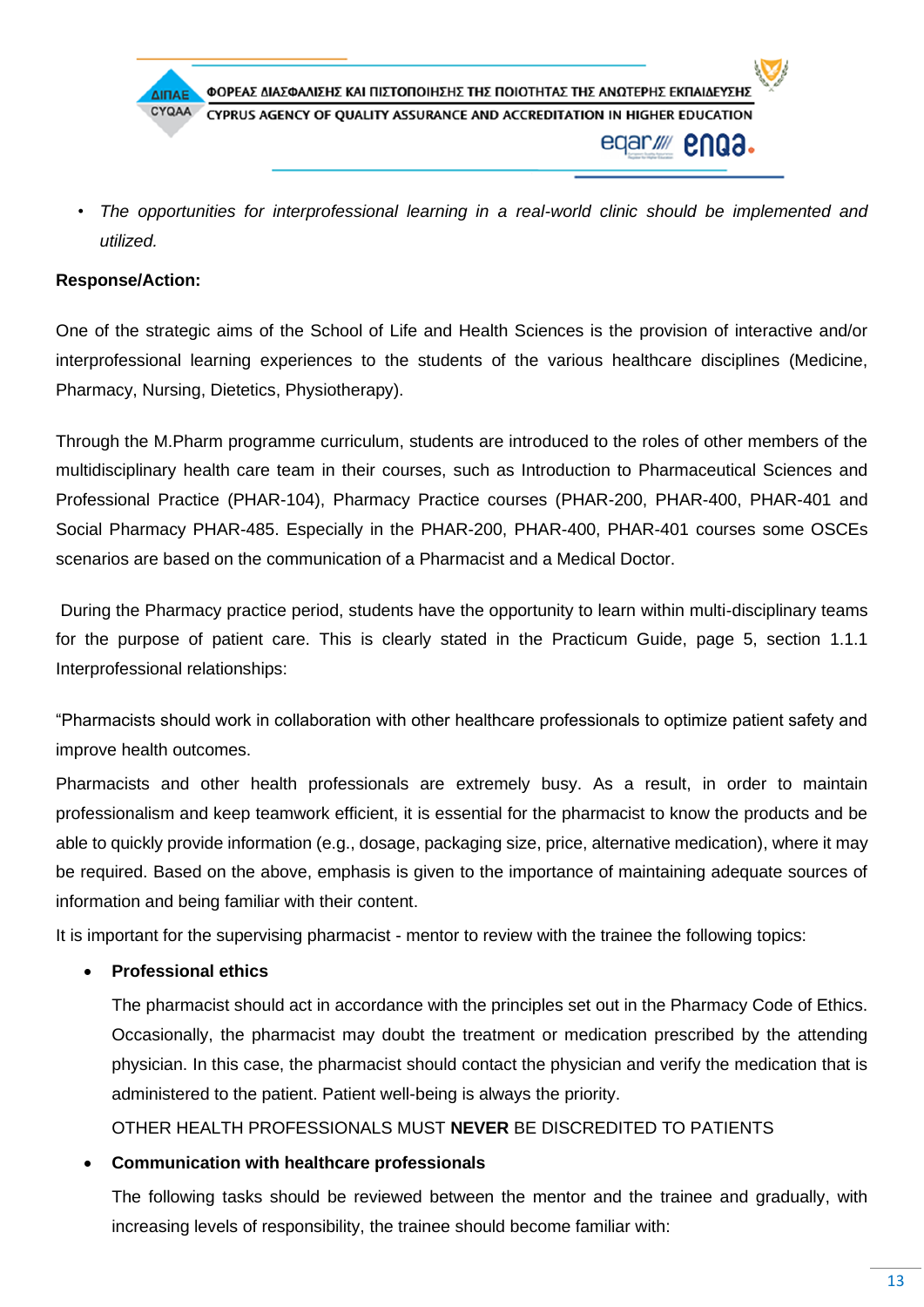

- o Clarifying unusual doses (high or low).
- o Requesting clarification in cases of possible therapeutic problems and omission errors, as well as proposing alternative treatments to physicians.
- o Consulting with the physician when a patient receives lower or higher drug dose.
- o Informing the physician in case of suspected adverse drug reactions, side effects, toxicity and interactions.
- o Providing drug-related information (e.g. composition, availability, dosage, usage, classification, nomenclature, administration technique and special formulations).
- o Notifying the physician about any non-prescribed medication that the patient uses simultaneously with the prescribed medication."

However, we acknowledge that further work is needed to provide a more systematic approach to Interprofessional Education. In order to achieve this, the Head of Interprofessional Learning for the Medical School and Dr Aliki Peletidi from the Pharmacy programme have already begun to work on interprofessional educational activities. Such priority actions underway are:

- the interprofessional activities in the clinical setting of the UNIC Primary Care Clinic (located in the same building with the Pharmacy Program premises),
- common PBL sessions in Pharmacology courses between the Pharmacy and MD students

Also, plans have been submitted for the establishment of a pharmacy next to the Primary Care Clinic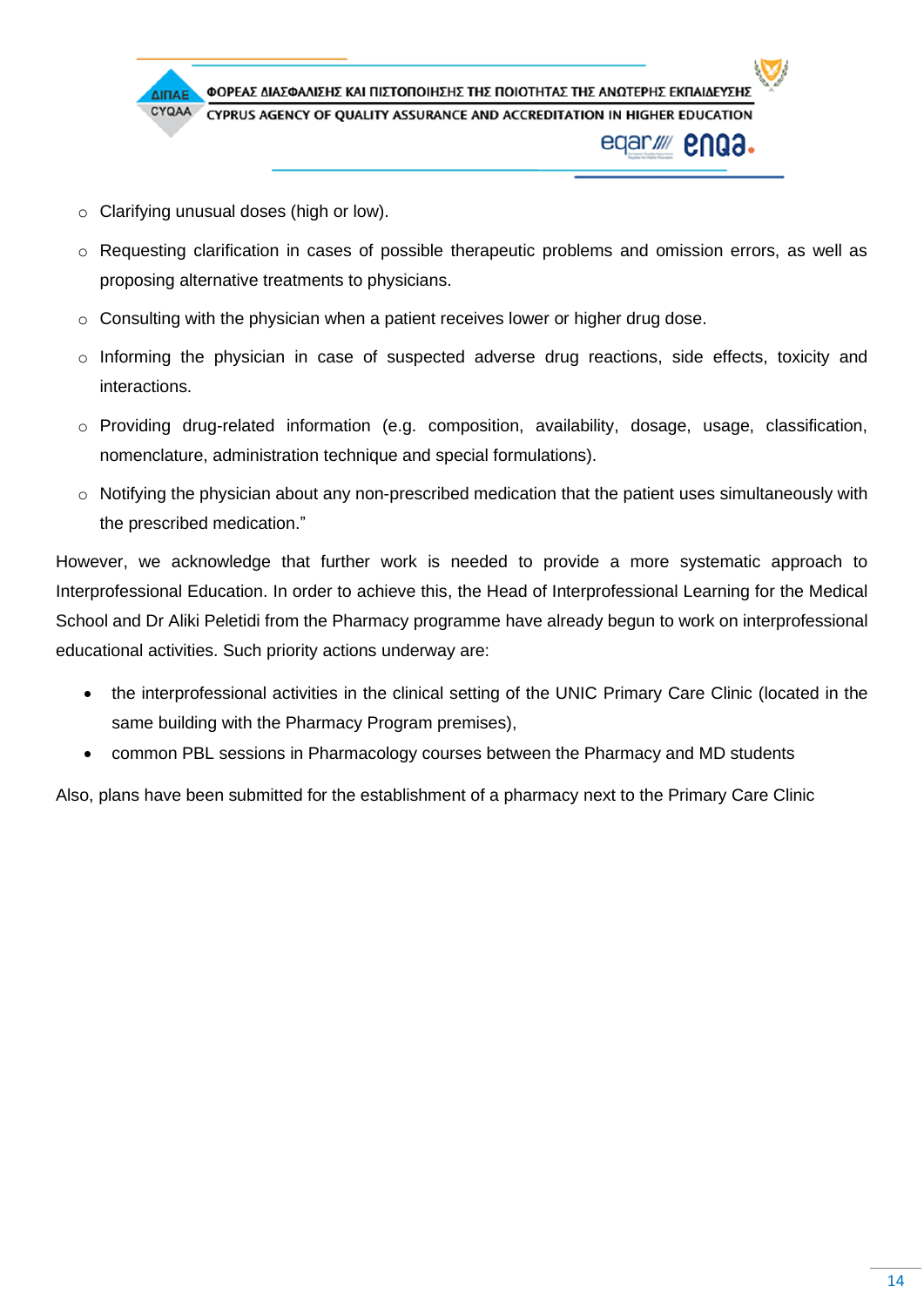

## **6. Additional for doctoral programmes** *(ALL ESG)*

Click or tap here to enter text.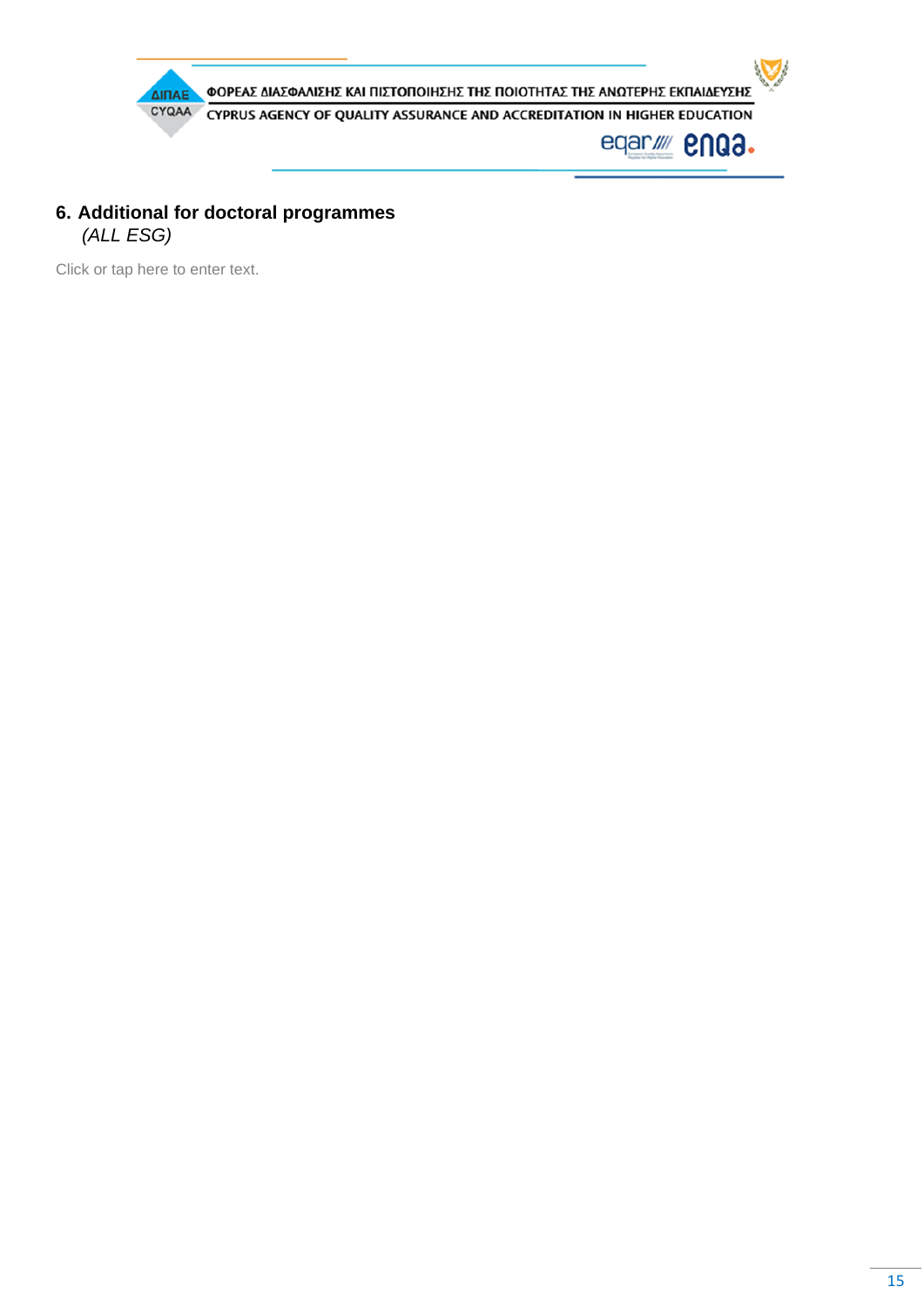

## **7. Eligibility (Joint programme)**  *(ALL ESG)*

Click or tap here to enter text.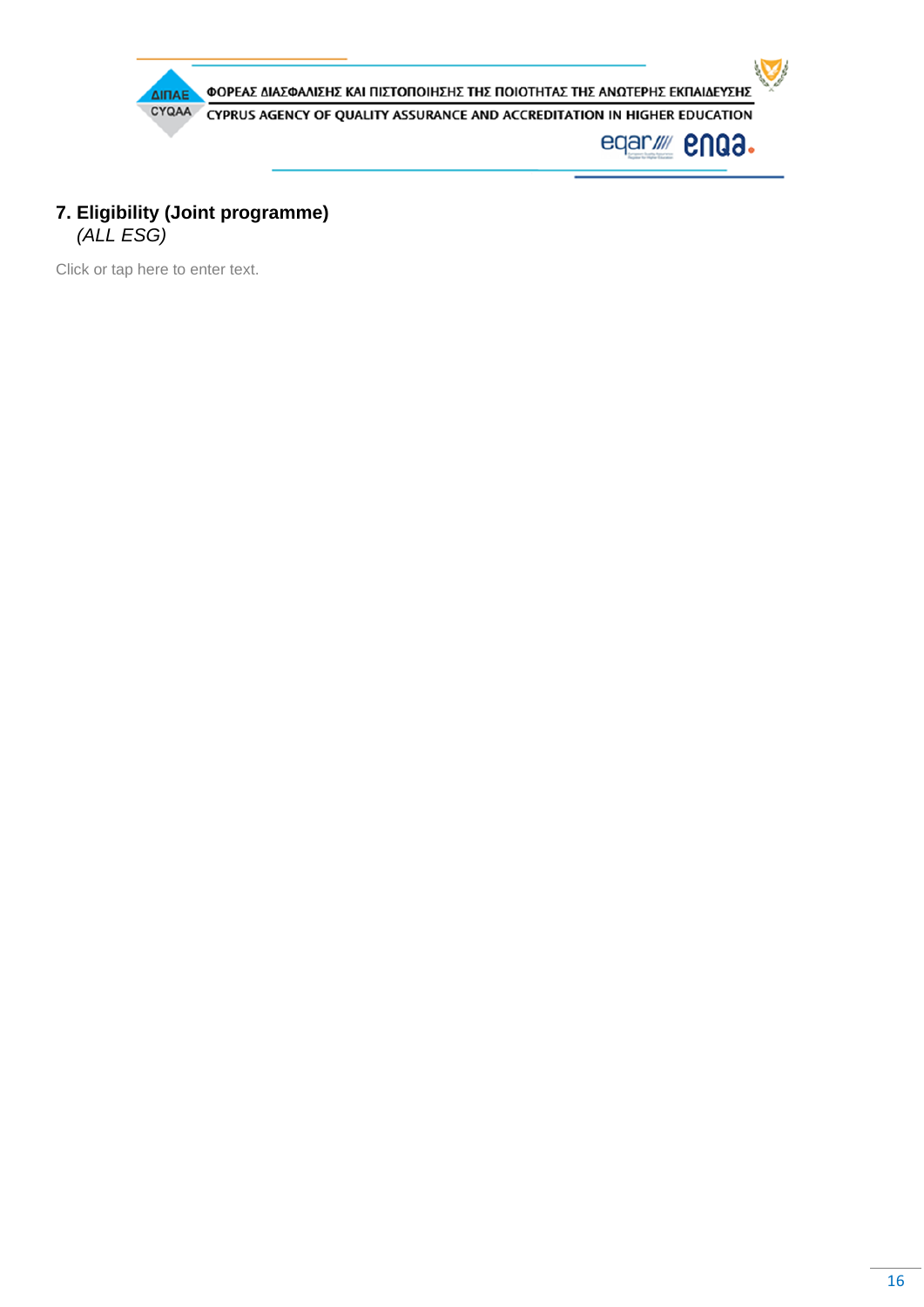

## **B. Conclusions and final remarks**

We would like to sincerely thank the EEC for the dedicated work and invaluable comments provided both within the report and the fruitful discussion during the visit. We are particularly pleased with the very positive report and of the final conclusion the EEC came into, 'that the program is fully compliant with the requirements of an integrated Master degree in pharmacy".

*The following recommendations would in the opinion of the EEC contribute to the improvement of the evaluated program.* 

- *The Department should have a more decisive role on the selection of pharmacies and preceptors and adequately prepare them for their role in the training of pharmacy students. This can be done by better vetting the premises and making sure that the preceptors understand and comply with the requirements of the university as described in the Practicum guide* (**Answer/Action in page 5, Section 1**).
- *The program should focus more on the pharmaceutical courses such as pharmacology related subjects and lower the number of ECTS allocated to organic and synthetic chemistry courses.*  **(Answer/Action in page 5, Section 1).**
- *The number of elective subjects should be increased and diversified to include for example,*  radiopharmacy, hospital pharmacy, Therapeutic Drug Monitoring (TDM), pharmaceutical *nanotechnology and biostatistics.* **(Answer/Action in page 6, Section 1).**
- *Collaborations with other Departments like the School of Medicine as well as the hospital and industrial sectors could be strengthened in order to reduce this pressure regarding the supervision of students' Theses.* **(Answer/Action in page 8, Section 3).**
- *Student mobility through the available European programs (e.g. Erasmus) should be encouraged and further strengthened.* **(Answer/Action in page 9, Section 4).**
- *A practical training opportunity in pharmaceutical industry could also be advantageously included in the program.* **(Answer/Action in page 7, Section 2).**

**Action/Response:** No further comments were made by the EEC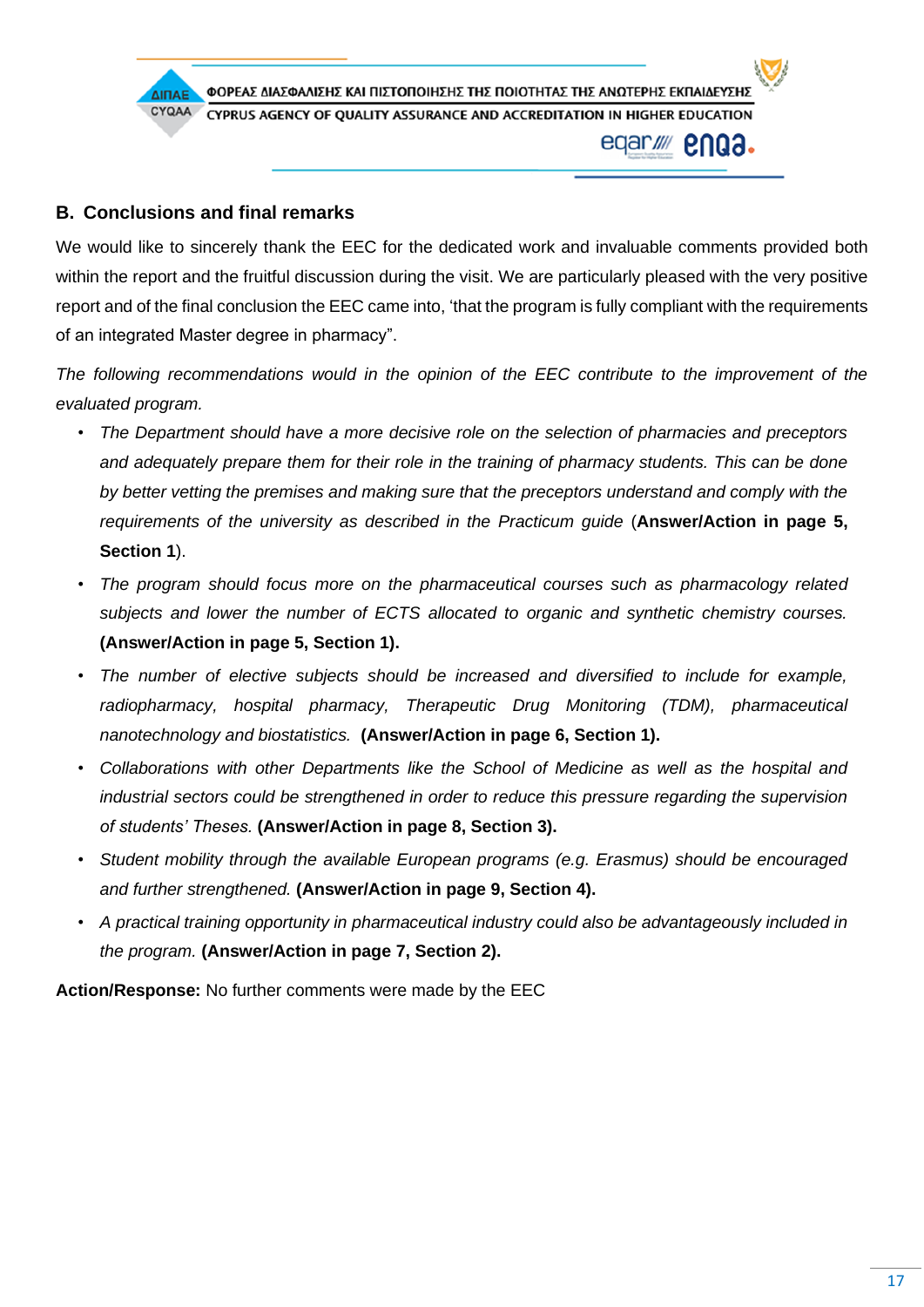

## **C. Higher Education Institution academic representatives**

| <b>Name</b>                    | <b>Position</b>                                   | <b>Signature</b> |  |
|--------------------------------|---------------------------------------------------|------------------|--|
| <b>Prof. Kyriacos Felekkis</b> | <b>Head of Department</b>                         |                  |  |
| <b>Dr Christos Petrou</b>      | Associate Professor<br><b>Program Coordinator</b> |                  |  |
| <b>Click to enter Name</b>     | <b>Click to enter Position</b>                    |                  |  |
| <b>Click to enter Name</b>     | <b>Click to enter Position</b>                    |                  |  |
| <b>Click to enter Name</b>     | <b>Click to enter Position</b>                    |                  |  |
| <b>Click to enter Name</b>     | <b>Click to enter Position</b>                    |                  |  |

**Date:** 21/02/2022